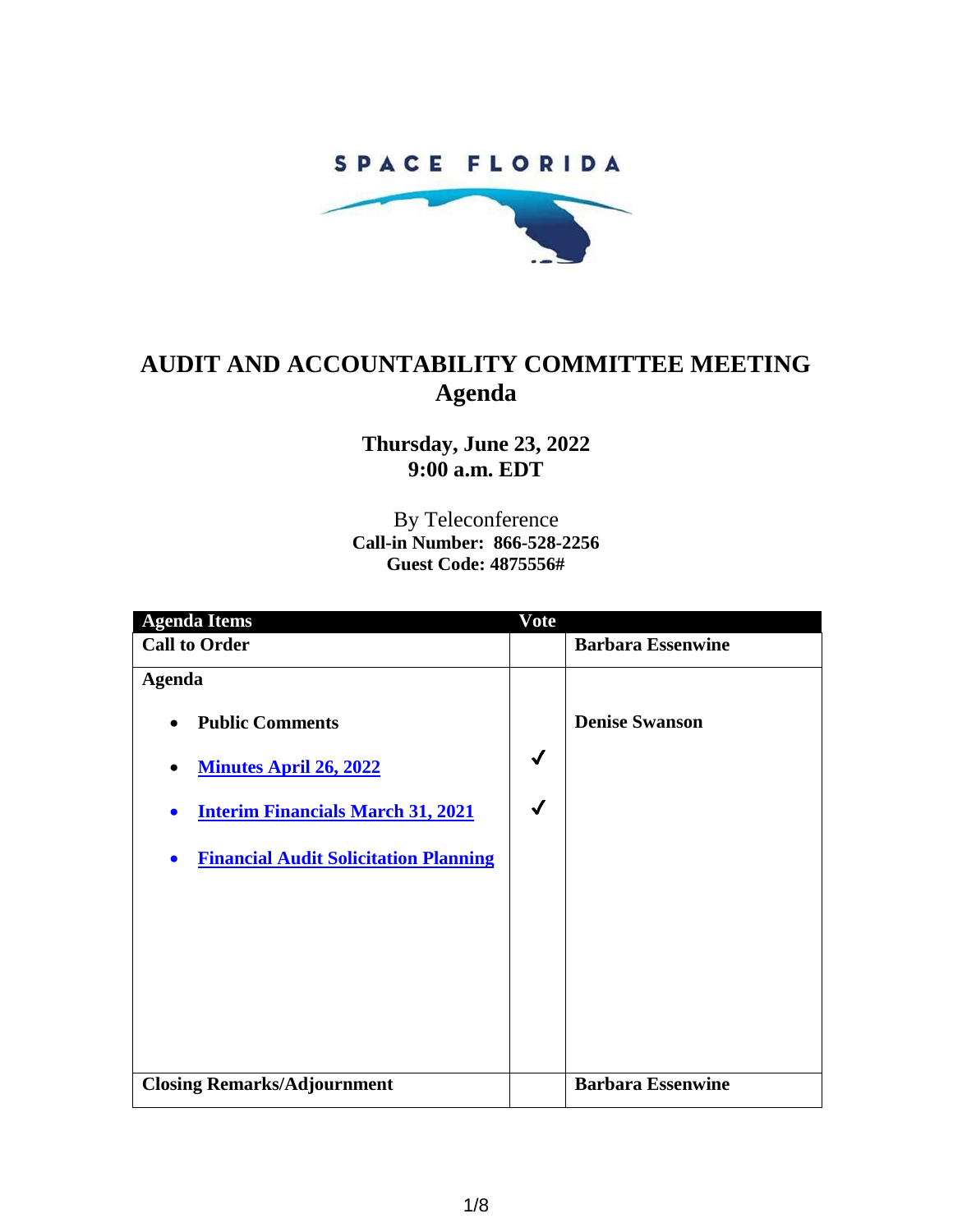# **Minutes April 26, 2022**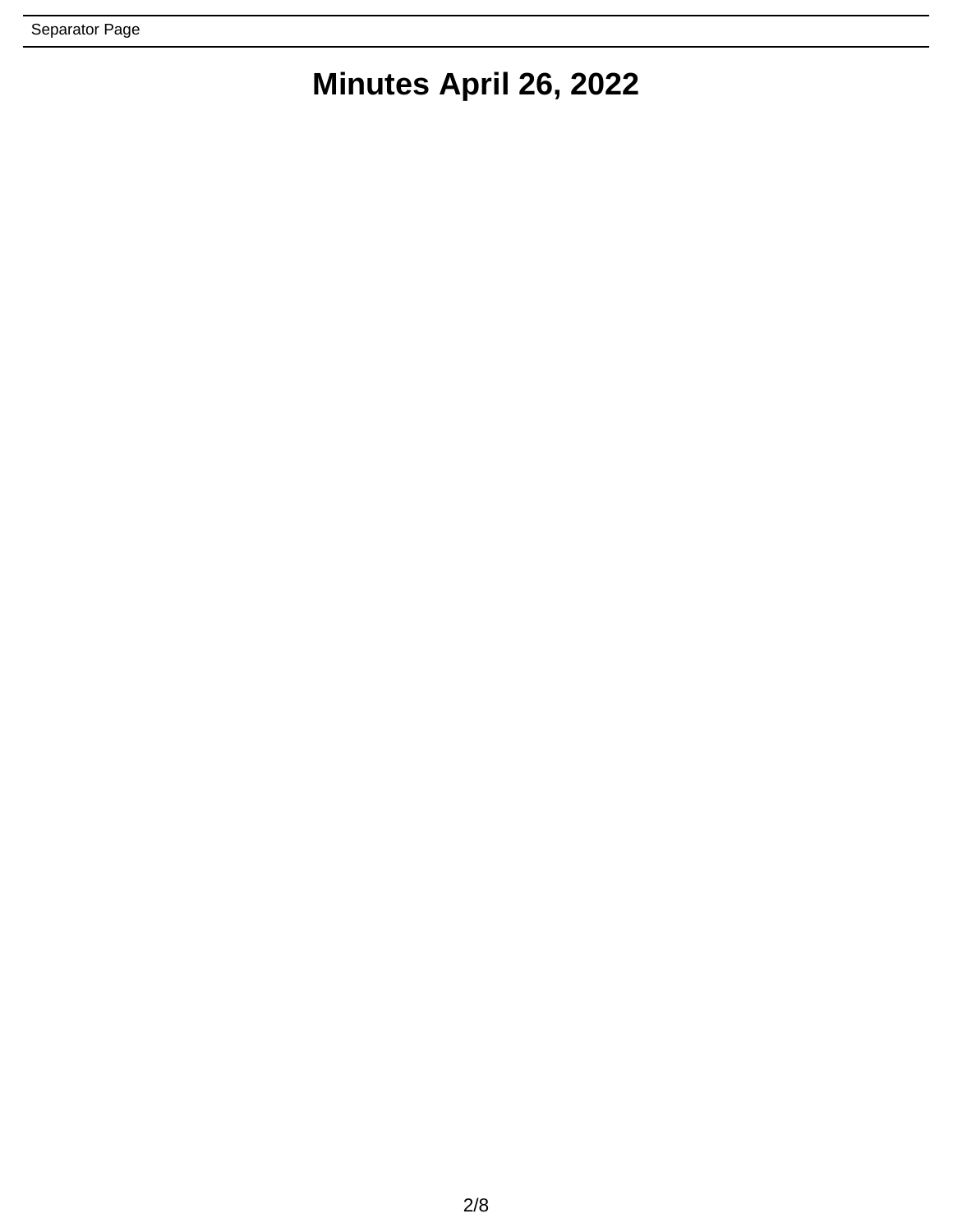

#### *Draft* **Minutes of a Regular Meeting of the Space Florida Audit & Accountability Committee**

*A Regular meeting of the Space Florida Audit & Accountability Committee was held by Teleconference on April 26, 2022. The meeting was called to order at 2:00 p.m. EDT.*

#### **COMMITTEE MEMBERS PRESENT:**

Barbara Essenwine (Chair) Jason Clement Cody Khan

#### **SPACE FLORIDA STAFF PRESENT:**

Denise Swanson Frank DiBello Howard Haug Todd Romberger Ron Lau Sharon Spratt Beth Courtney Ivy Zheng Desiree Mayfield Elizabeth Loving

#### **SPECIAL GUEST:**

Yvonne Clayborne, Partner with Carr Riggs & Ingram

Barbara Essenwine thanked the committee members for attending and called the meeting to order. Mr. Haug stated that the meeting is being conducted in accordance with the Sunshine and Public Record laws of Florida.

Mr. Haug reviewed the items on the agenda: The review and approval of the minutes of the meeting held on January 18, 2022, Audit planning with Auditor from Car Riggs and Ingram, and approval of interim financial statements for the period ended September 30, 2021.

There were no public comments.

Mr. Haug stated that the first item was the review and approval of the prior meeting minutes. The motion was made by Cody Khan, seconded by Jason Clement, and passed unanimously by the committee to approve the minutes of January 18, 2022.

Mr. Haug introduced Ms. Yvonne Clayborne, Partner with Carr Riggs and Ingram the Auditor for Space Florida. Ms. Clayborne provided an overview for the committee of the audit process for the fiscal year end of September 30, 2021. Mr. Haug stated that management would send the contact information for Ms. Clayborne at the conclusion of the meeting to the committee members.

Mr. Haug reviewed the 1st quarter interim financial statements for the period ended December 31, 2021. The motion was made by Cody Khan, seconded by Jason Clement, and passed unanimously for the committee to recommend that the full Board approve the issuance of the quarterly interim financial statements for the period ended December 31, 2021.

The committee discussed budgets and financial material provided for review to the committee.

#### CLOSING REMARKS & ADJOURNMENT

The meeting adjourned at 2:15 p.m. (EDT)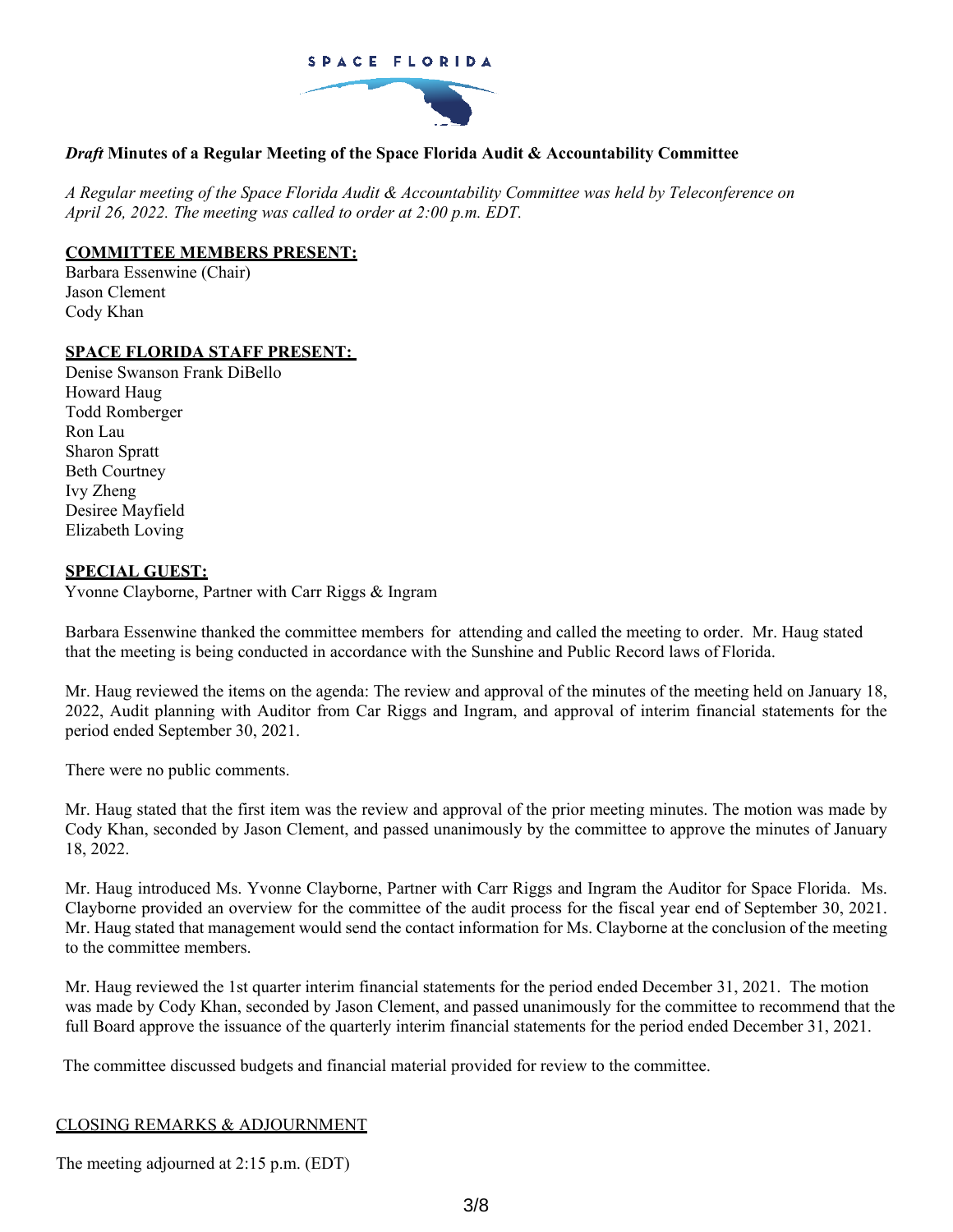Separator Page

## **Interim Financials March 31, 2021**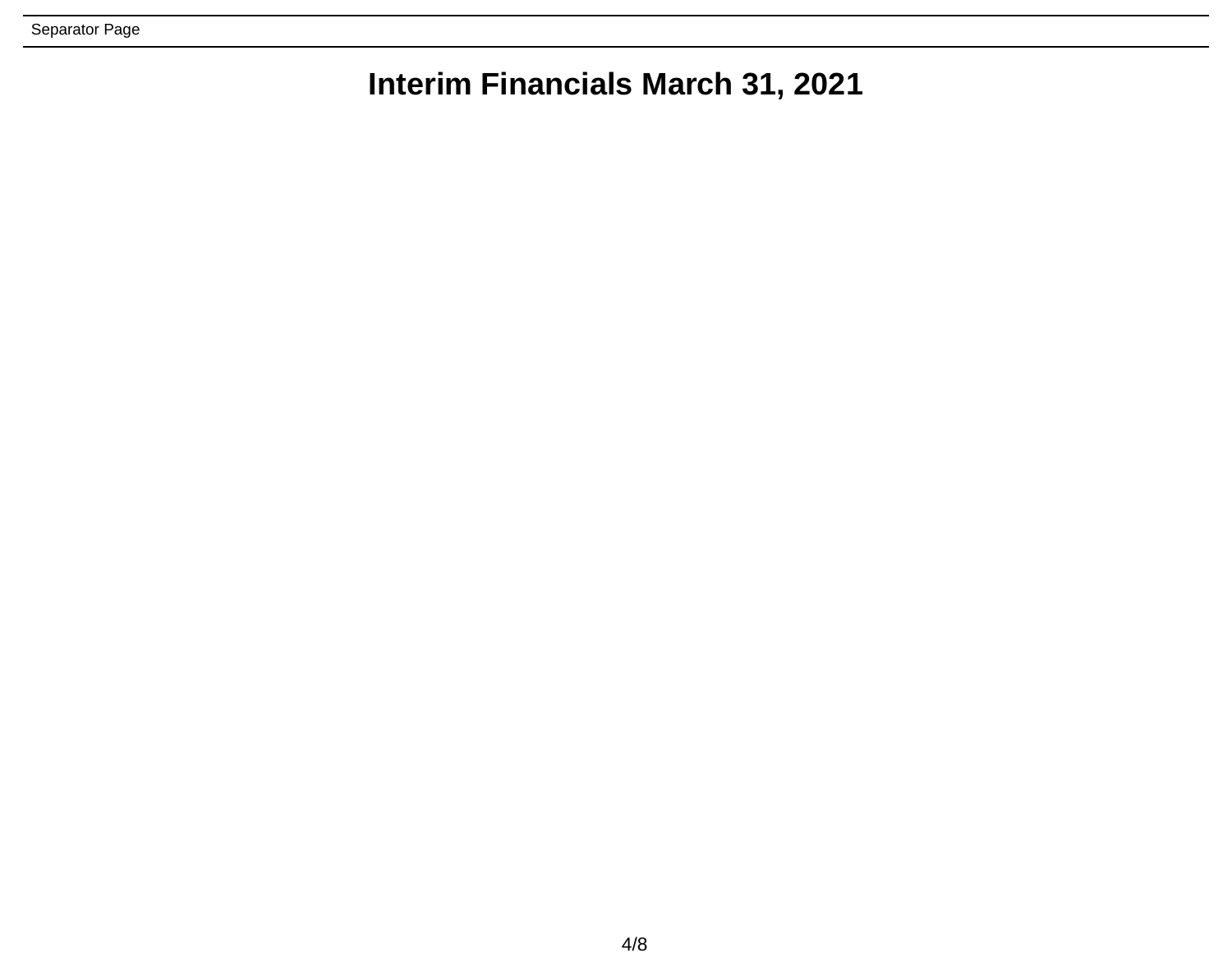# SPACE FLORIDA



**Total Compiled Statement of Revenues and Expenses Period Ending March 31, 2022 Unaudited In 000's**

|                           |                                                          |                     |            |           |                   |           |            |           |                   | <b>Total Actual</b> |                  |           |                          |
|---------------------------|----------------------------------------------------------|---------------------|------------|-----------|-------------------|-----------|------------|-----------|-------------------|---------------------|------------------|-----------|--------------------------|
|                           |                                                          |                     |            |           |                   |           |            |           |                   | and                 | <b>Budget</b>    |           |                          |
|                           |                                                          | <b>Total Budget</b> |            | Q1 Actual |                   | Q2 Actual |            | Committed |                   | <b>Committed</b>    |                  | Remaining |                          |
| <b>Operating Revenues</b> |                                                          |                     |            |           |                   |           |            |           |                   |                     |                  |           |                          |
|                           | State Appropriated Revenue - OPS                         | \$                  | 11,500     | - S       | 2,875             | - \$      | $2,875$ \$ |           | $5,750$ \$        |                     | $11,500$ \$      |           | $\overline{\phantom{a}}$ |
|                           | Other Revenue                                            |                     | $3,030$ \$ |           | 863               | -S        | 887        | -S        | $1,290$ \$        |                     | $3,040$ \$       |           | (9)                      |
|                           | <b>Total Operating Revenues</b>                          |                     | 14,530     | - \$      | 3,738             | -\$       | $3,762$ \$ |           | 7,040\$           |                     | $14,540$ \$      |           | (9)                      |
| <b>Operating Expenses</b> |                                                          |                     |            |           |                   |           |            |           |                   |                     |                  |           |                          |
|                           | Salaries & Other Related Costs                           | \$                  | 7,405      | -S        | $1,412 \quad$ \$  |           | $1,739$ \$ |           | $3,570$ \$        |                     | $6,721$ \$       |           | 684                      |
|                           | Contract & Subcontract Services                          |                     | $1,296$ \$ |           | $110 \; \text{S}$ |           | 83         | Ŝ.        | $654 \;$ \$       |                     | 847              | - \$      | 449                      |
|                           | Utilities & Maintenance                                  | \$                  | $3,523$ \$ |           | 920               | - \$      | 844        | -S        | $1,796$ \$        |                     | $3,560$ \$       |           | (37)                     |
|                           | Travel & Entertainment                                   |                     | 248        | -\$       | 26                | - \$      | 50         | - \$      | 153               | - S                 | 229              | - \$      | 18                       |
|                           | <b>Business Recruitment &amp; Investment</b>             | Ś                   | 361        | -\$       | 29                | -Ś        | 11         | - \$      | $251 \; \text{S}$ |                     | $290 \quad $$    |           | 71                       |
|                           | General & Administrative                                 |                     | 1,698      | -S        | 355               | -S        | 380        | -S        | $1,122$ \$        |                     | $1,857$ \$       |           | (159)                    |
|                           | <b>Total Operating Expenses (Excluding Depreciation)</b> | \$                  | 14,530     | - \$      | $2,851$ \$        |           | $3,106$ \$ |           | 7,546\$           |                     | $13,503 \quad $$ |           | 1,027                    |
|                           | <b>Change in Net Assets Due to Operations</b>            |                     | $\sim$     | S         | 887               | <b>S</b>  | 656        | -S        | $(506)$ \$        |                     | 1,036            |           |                          |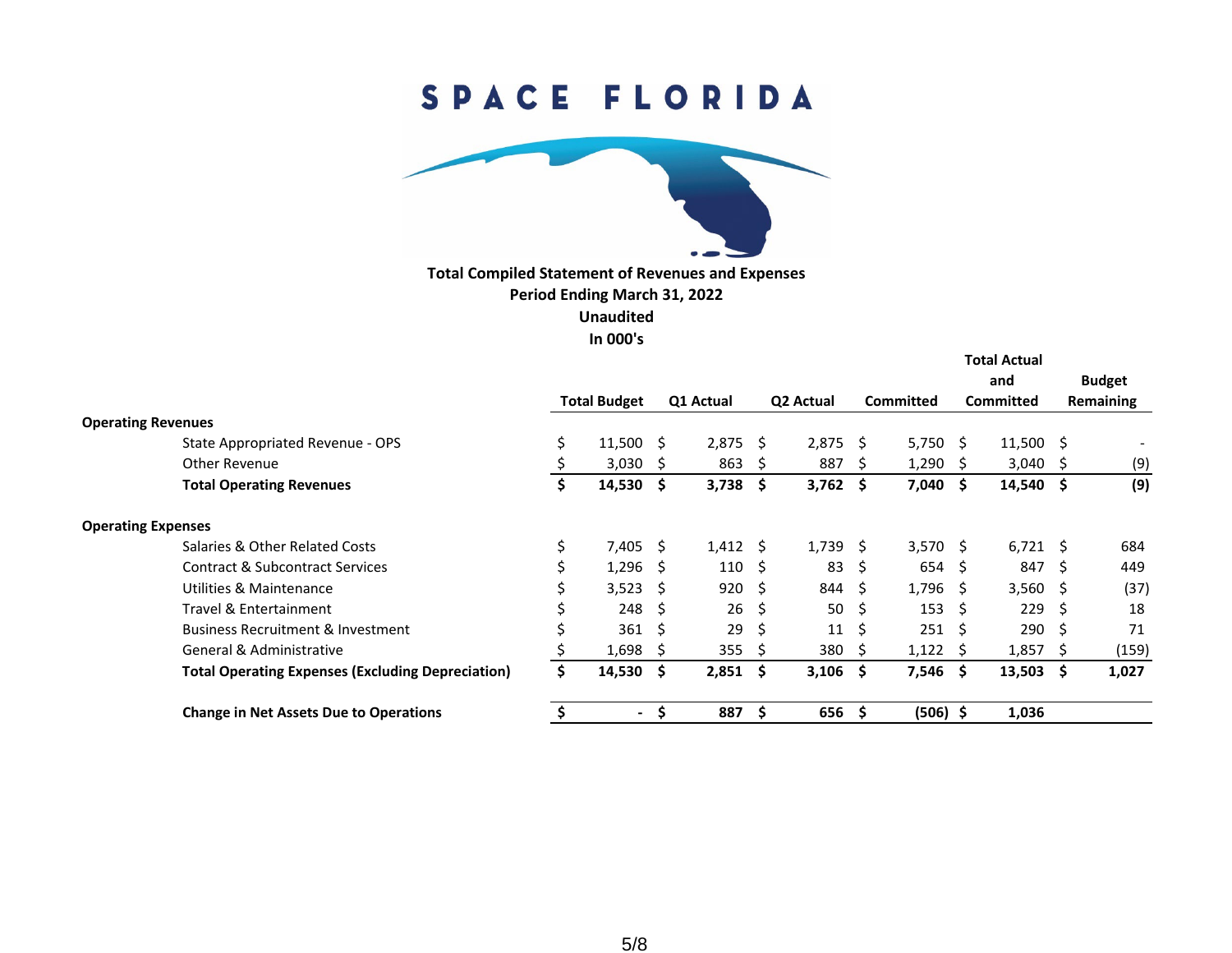## **Financial Audit Solicitation Planning**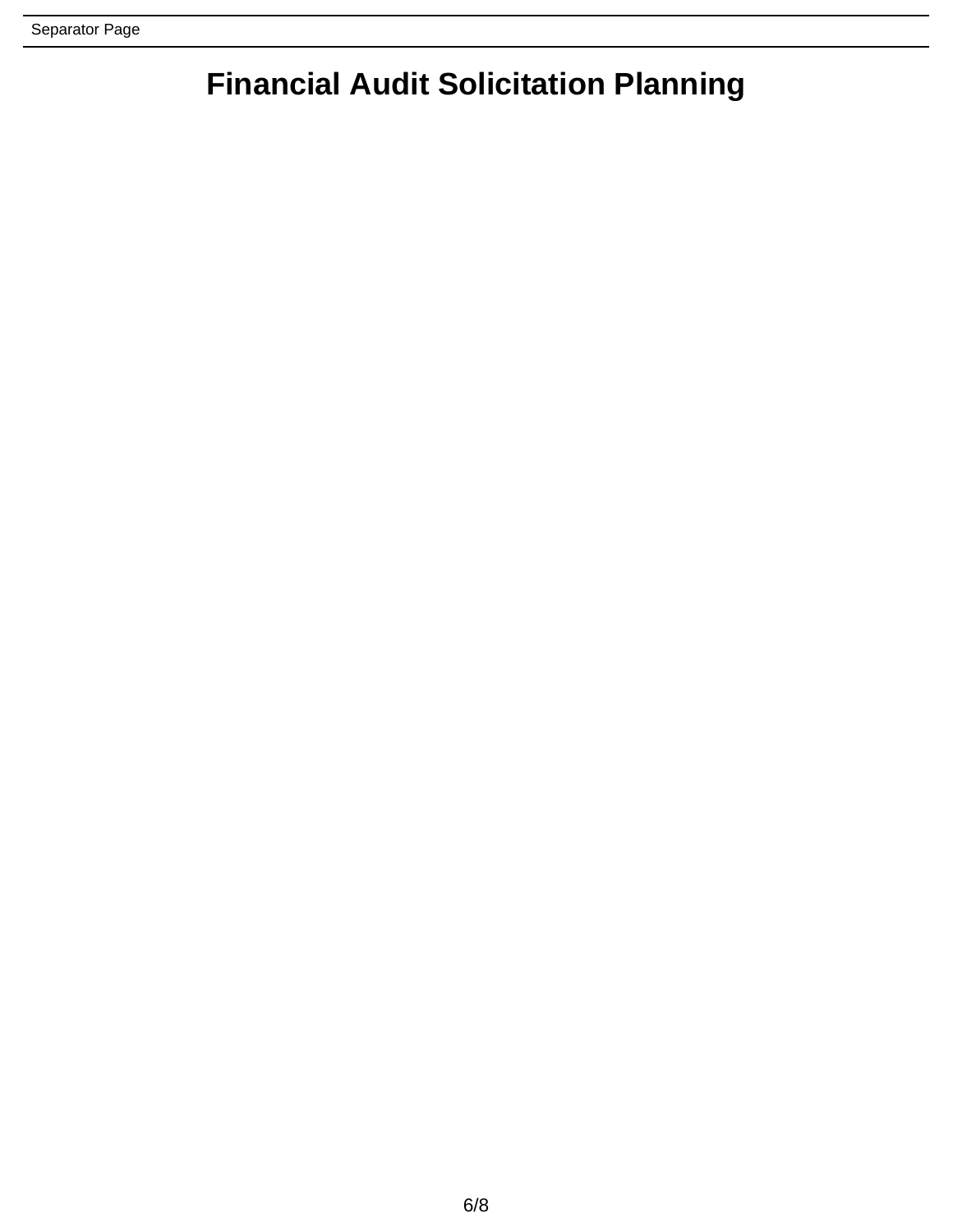View Entire **Chapter** 

Select Year:  $|2021 \times ||$  Go

### The 2021 Florida Statutes

| <b>Title XIV</b> | <b>Chapter 218</b>                        |  |
|------------------|-------------------------------------------|--|
| TAXATION AND     | FINANCIAL MATTERS PERTAINING TO POLITICAL |  |
| <b>FINANCE</b>   | <b>SUBDIVISIONS</b>                       |  |

#### **218.391 Auditor selection procedures.**—

(1) Each local governmental entity, district school board, charter school, or charter technical career center, prior to entering into a written contract pursuant to subsection (7), except as provided in subsection (8), shall use auditor selection procedures when selecting an auditor to conduct the annual financial audit required in s. 218.39.

(2) The governing body of a county, municipality, special district, district school board, charter school, or charter technical career center shall establish an auditor selection committee.

(a) The auditor selection committee for a county must, at a minimum, consist of each of the county officers elected pursuant to the county charter or s. 1(d), Art. VIII of the State Constitution or their respective designees and one member of the board of county commissioners or its designee.

(b) The auditor selection committee for a municipality, special district, district school board, charter school, or charter technical career center must consist of at least three members. One member of the auditor selection committee must be a member of the governing body of an entity specified in this paragraph, who shall serve as the chair of the committee.

(c) An employee, a chief executive officer, or a chief financial officer of the county, municipality, special district, district school board, charter school, or charter technical career center may not serve as a member of an auditor selection committee established under this subsection; however, an employee, a chief executive officer, or a chief financial officer of the county, municipality, special district, district school board, charter school, or charter technical career center may serve in an advisory capacity.

(d) The primary purpose of the auditor selection committee is to assist the governing body in selecting an auditor to conduct the annual financial audit required in s. 218.39; however, the committee may serve other audit oversight purposes as determined by the entity's governing body. The public may not be excluded from the proceedings under this section.

(3) The auditor selection committee shall:

(a) Establish factors to use for the evaluation of audit services to be provided by a certified public accounting firm duly licensed under chapter 473 and qualified to conduct audits in accordance with government auditing standards as adopted by the Florida Board of Accountancy. Such factors shall include, but are not limited to, ability of personnel, experience, ability to furnish the required services, and such other factors as may be determined by the committee to be applicable to its particular requirements.

(b) Publicly announce requests for proposals. Public announcements must include, at a minimum, a brief description of the audit and indicate how interested firms can apply for consideration.

(c) Provide interested firms with a request for proposal. The request for proposal shall include information on how proposals are to be evaluated and such other information the committee determines is necessary for the firm to prepare a proposal.

(d) Evaluate proposals provided by qualified firms. If compensation is one of the factors established pursuant to paragraph (a), it shall not be the sole or predominant factor used to evaluate proposals.

(e) Rank and recommend in order of preference no fewer than three firms deemed to be the most highly qualified to perform the required services after considering the factors established pursuant to paragraph (a). If